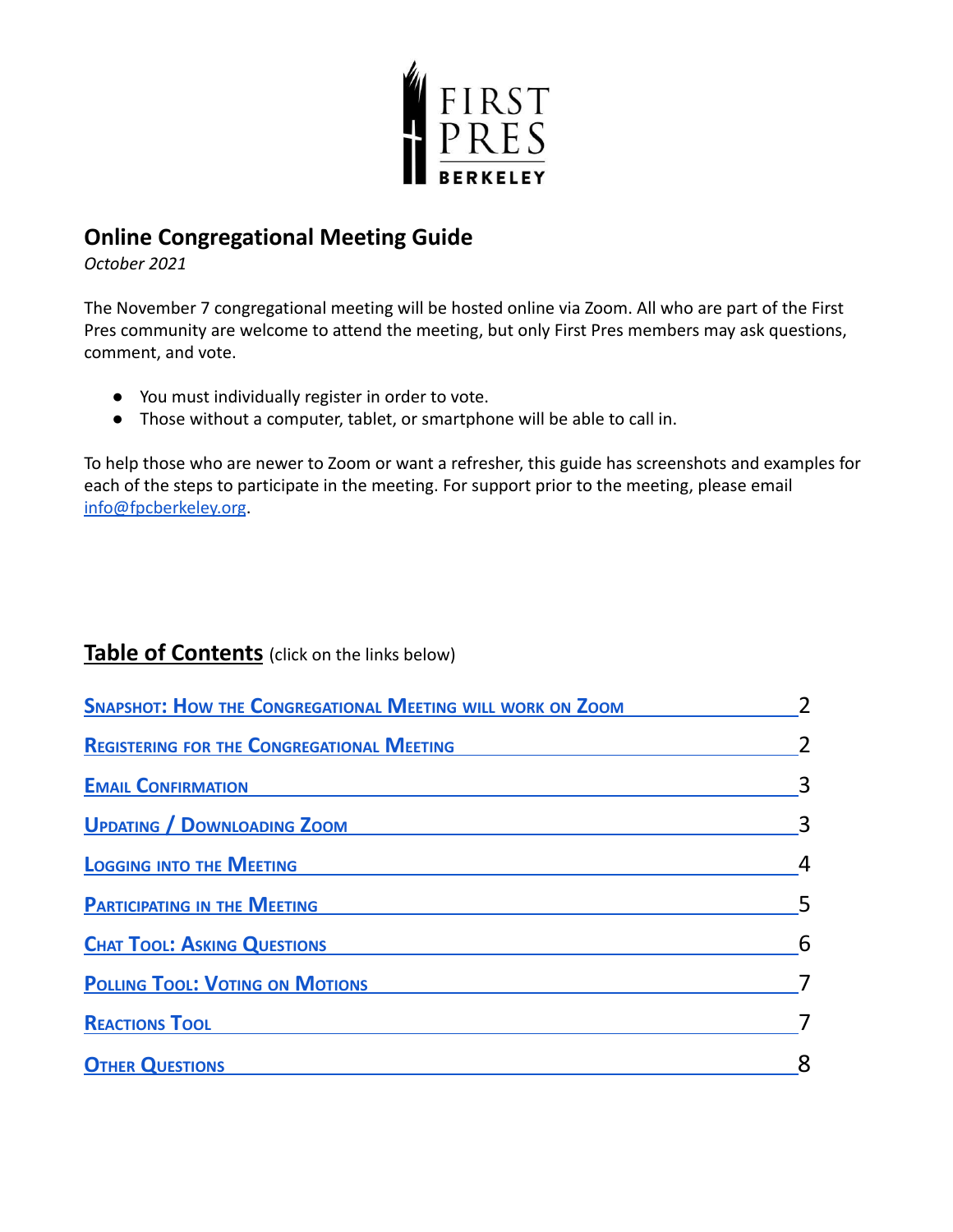## <span id="page-1-0"></span>**Snapshot: How the Congregational Meeting will work on Zoom**

Being on Zoom will look differently than being in person; here are some key differences:

- **Registration**: Attendees are required to [register.](https://us02web.zoom.us/meeting/register/tZUodO2hrD4qE9MwQkm9Gx34WjtqoQ0gPx_A) You must individually register in order to vote.
- **Speakers**: The main speakers will have audio un-muted and video live. These are the people who would speak from the pulpit during an in-person meeting.
- **Attendees**: All other attendees will have audio muted unless called upon by the Moderator. We encourage you to turn on your video!
- **Voting:** Every member must join from their own device with their unique link, so that each member's vote can be counted (one person, one registration, one device). You can watch the same screen as others, but you will also need to be logged in on a separate device to vote.
- **Participation:** Attendees will see slides used during the meeting and may fully participate via the Chat, Polling, and Reactions tools.

## <span id="page-1-1"></span>**Registering for the Congregational Meeting**

To track attendance and ensure a quorum and orderly vote (we are Presbyterian, after all), all attendees are required to register. [Click here to](https://us02web.zoom.us/meeting/register/tZUodO2hrD4qE9MwQkm9Gx34WjtqoQ0gPx_A) register; we encourage you to register early to ensure that technical issues are addressed. However, you will still be able to register on the day of the meeting.

| <b>Topic</b>           | <b>First Pres Berkeley Congregational Meeting</b>                                                                                                                                                                                                                                                                                                                                                                                                                                                       |                               |
|------------------------|---------------------------------------------------------------------------------------------------------------------------------------------------------------------------------------------------------------------------------------------------------------------------------------------------------------------------------------------------------------------------------------------------------------------------------------------------------------------------------------------------------|-------------------------------|
| <b>Description</b>     | We will vote on the candidacy of Michelle Vecchio-Lyzenga for Associate Pastor for<br>Christian Formation. For information about Michelle and the APNC's process, please visit<br>https://www.fpcberkeley.org/introducing-associate-pastor-christian-formation/<br>All are welcome to attend, but only members may vote, comment, or ask questions. Each<br>registrant will receive an email confirmation with a unique link to attend the meeting. You<br>must individually register in order to vote. | FIRST<br>PRES                 |
| <b>Time</b>            | Nov 7, 2021 01:00 PM in Pacific Time (US and Canada)                                                                                                                                                                                                                                                                                                                                                                                                                                                    | <b>BERKELFY</b>               |
| First Name*            |                                                                                                                                                                                                                                                                                                                                                                                                                                                                                                         | Last Name*                    |
| Email Address*         |                                                                                                                                                                                                                                                                                                                                                                                                                                                                                                         | <b>Confirm Email Address*</b> |
|                        |                                                                                                                                                                                                                                                                                                                                                                                                                                                                                                         |                               |
|                        | Are you a registered member of First Pres?*                                                                                                                                                                                                                                                                                                                                                                                                                                                             |                               |
| Choose One             |                                                                                                                                                                                                                                                                                                                                                                                                                                                                                                         |                               |
| * Required information |                                                                                                                                                                                                                                                                                                                                                                                                                                                                                                         |                               |
|                        | Information you provide when registering will be shared with the account owner and host and can be used and shared by them in accordance<br>with their Terms and Privacy Policy.                                                                                                                                                                                                                                                                                                                        |                               |
|                        |                                                                                                                                                                                                                                                                                                                                                                                                                                                                                                         |                               |

When you register, you will be asked for your name, email, and to confirm your First Pres membership status. None of this information will be used beyond the registration and login for the meeting.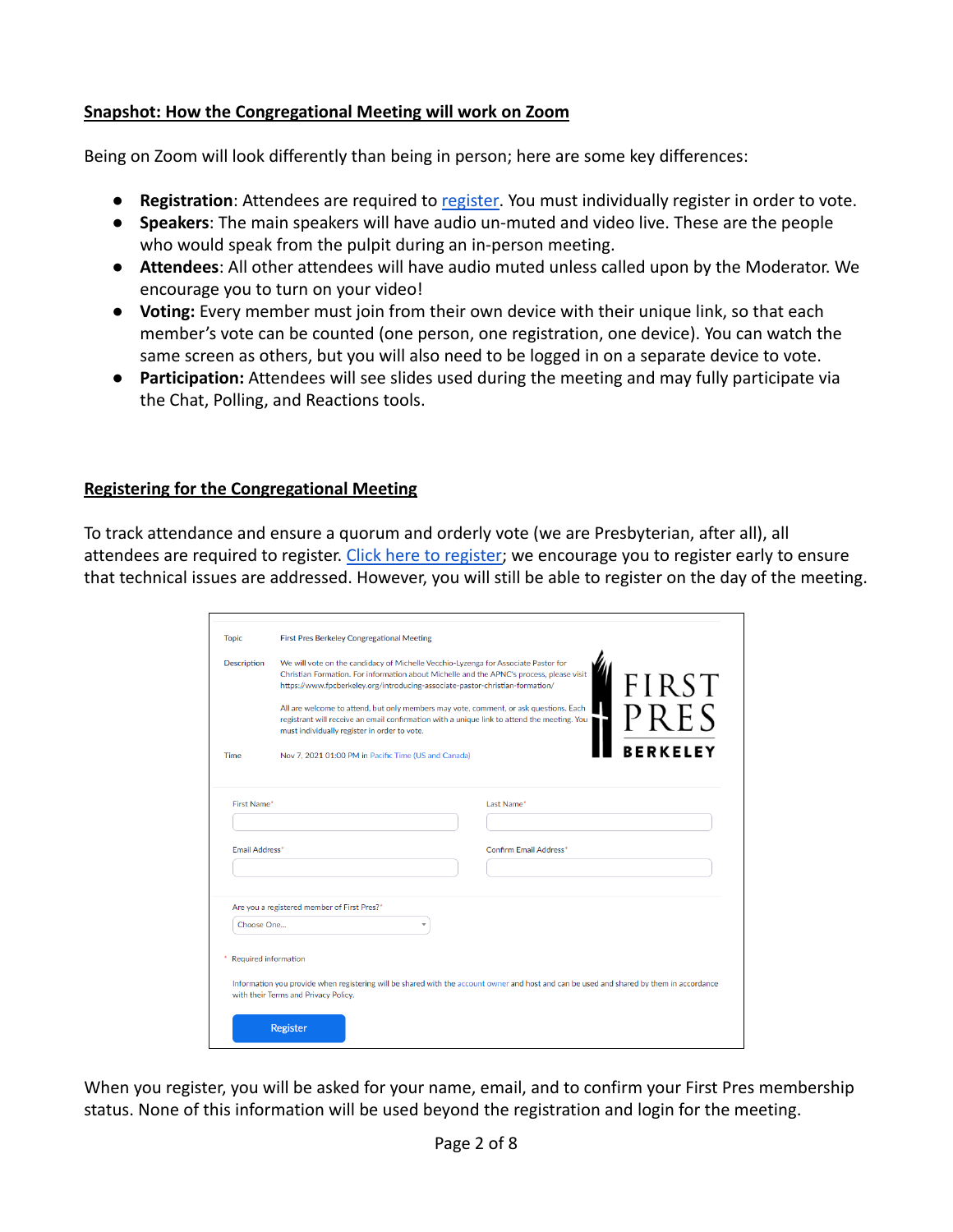## <span id="page-2-0"></span>**Email Confirmation**

Following your registration, you will receive an email confirmation. This email will have the unique link you will use to join the congregational meeting. If you like, you can save the information to your Outlook, Google, or Apple calendar.

| this meeting below.      | Thank you for registering for First Pres Berkeley Congregational Meeting. You can find information about |
|--------------------------|----------------------------------------------------------------------------------------------------------|
|                          | <b>First Pres Berkeley Congregational Meeting</b>                                                        |
| Date & Time              | Nov 7, 2021 01:00 PM Pacific Time (US and Canada)                                                        |
| Meeting ID               | 815 3492 5097                                                                                            |
|                          | Please submit any questions to: info@fpcberkeley.org.                                                    |
| <b>WAYS TO JOIN ZOOM</b> | You can cancel your registration at any time.                                                            |
| <b>Join Meeting</b>      | 1. Join from PC, Mac, iPad, or Android                                                                   |
|                          | If the button above does not work, paste this into your browser:                                         |
| [Join Link]              | To keep this meeting secure, do not share this link publicly.                                            |

#### <span id="page-2-1"></span>**Updating / Downloading Zoom**

Prior to November 7, check to see that your Zoom is up-to-date.

If you have not used Zoom before and plan to use an iPad, iPhone, or Android Device, you will need to download Zoom from the App Store or Google Play Store. Navigate to the Store and search for "Zoom Cloud Meeting."

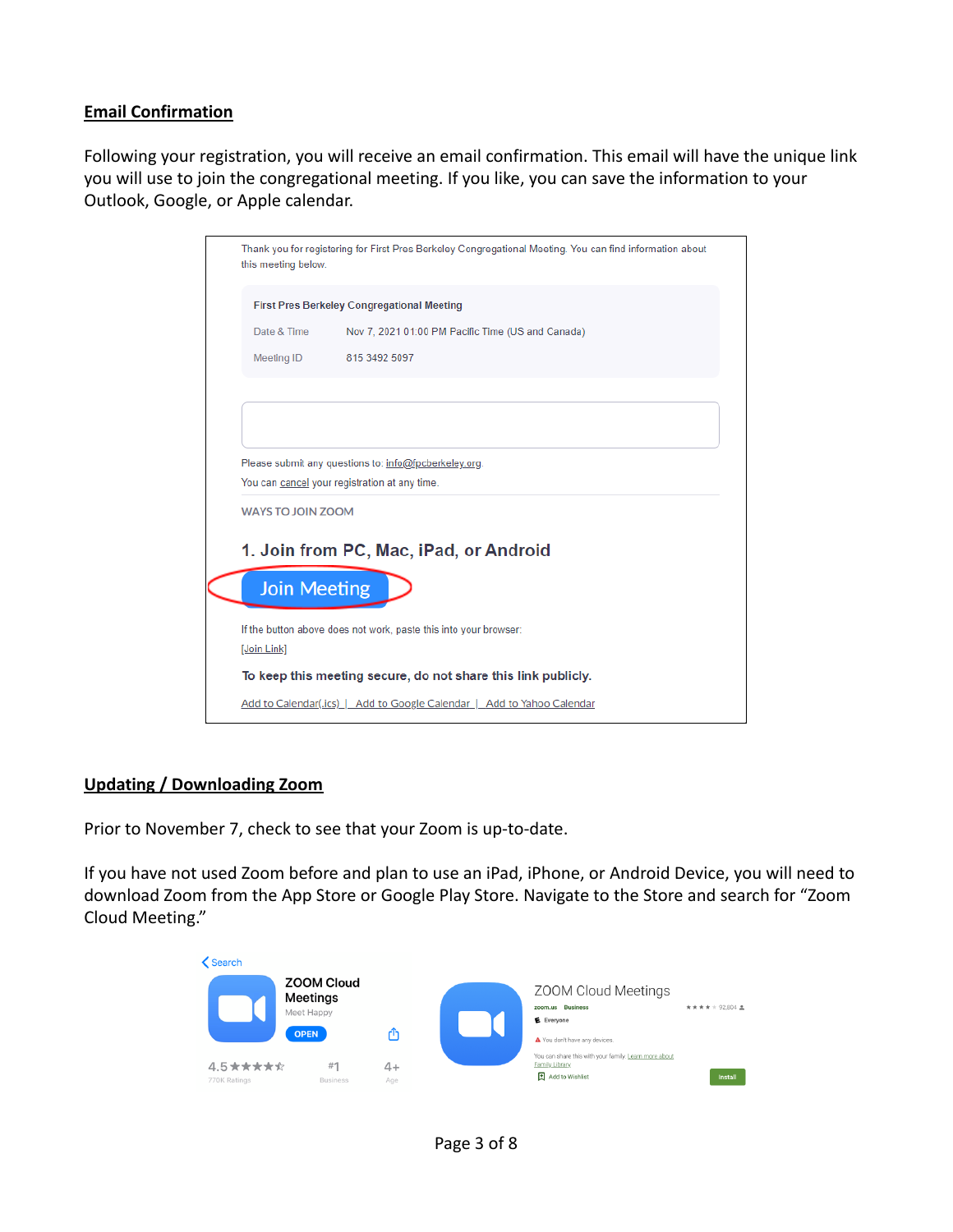## <span id="page-3-0"></span>**Logging into the Meeting**

On the day of the meeting, you will log in to the congregational meeting by clicking the unique link sent to you by email. **You CANNOT use someone else's link; please do not forward your link to others.**



On your phone, this should open the Zoom app and bring you into the waiting room for the meeting. On your computer, you may need to allow permission by clicking "Open zoom.us".



If you are logging in from a device that Zoom does not recognize, you may be asked to enter your name and email address again. **Please use your full name**; we will be checking attendees against the First Pres membership roster to ensure a quorum.

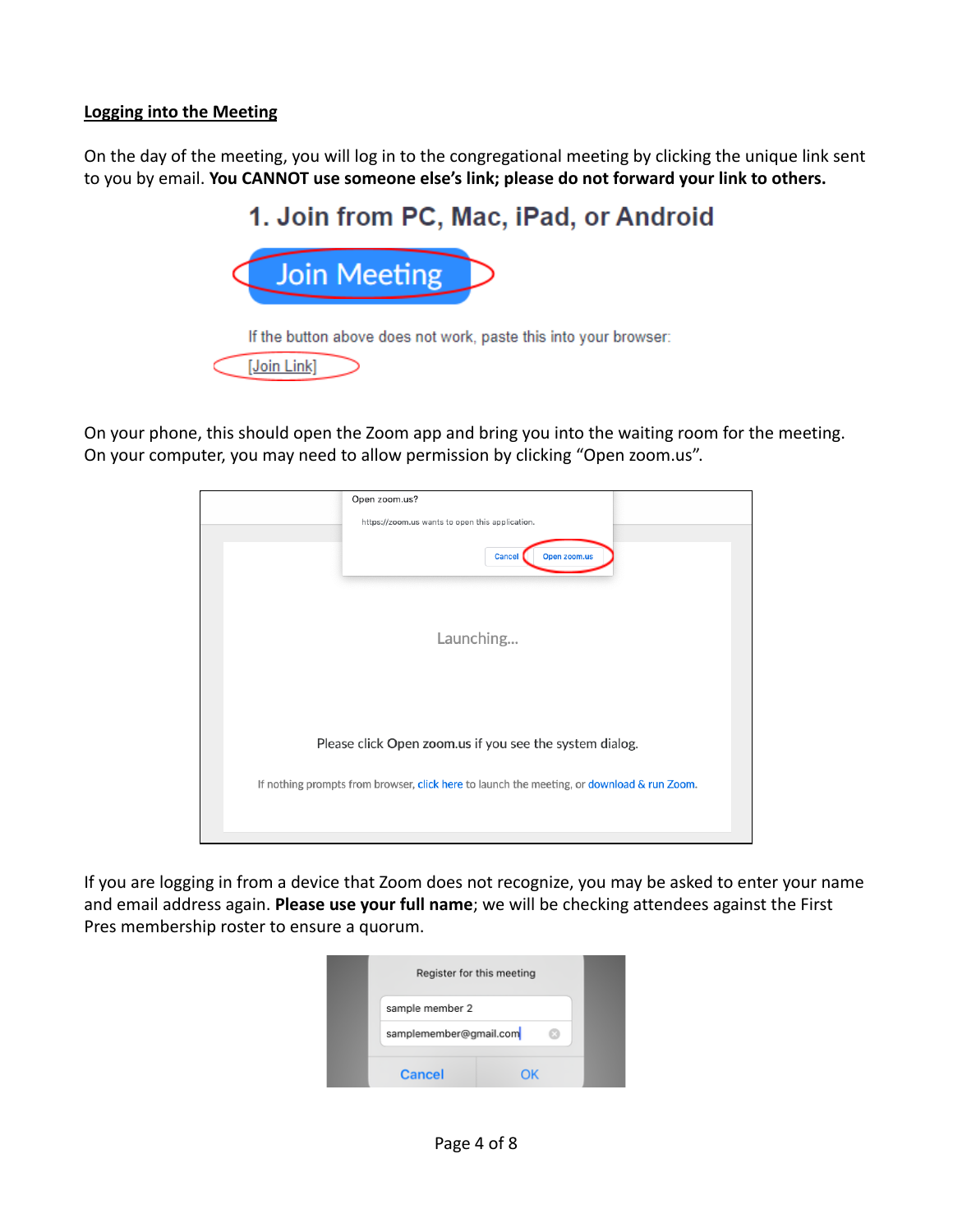When Zoom opens, you will be prompted to connect your audio. The easiest way is to use the audio on the device, such as your computer or iPad. You will have the option to dial in using a phone by clicking "Phone Call."



## <span id="page-4-0"></span>**Participating in the Meeting**

Attendees may participate in the meeting via Zoom's Chat, Polling, and Reactions tools. The location of the tools you will use varies by device:

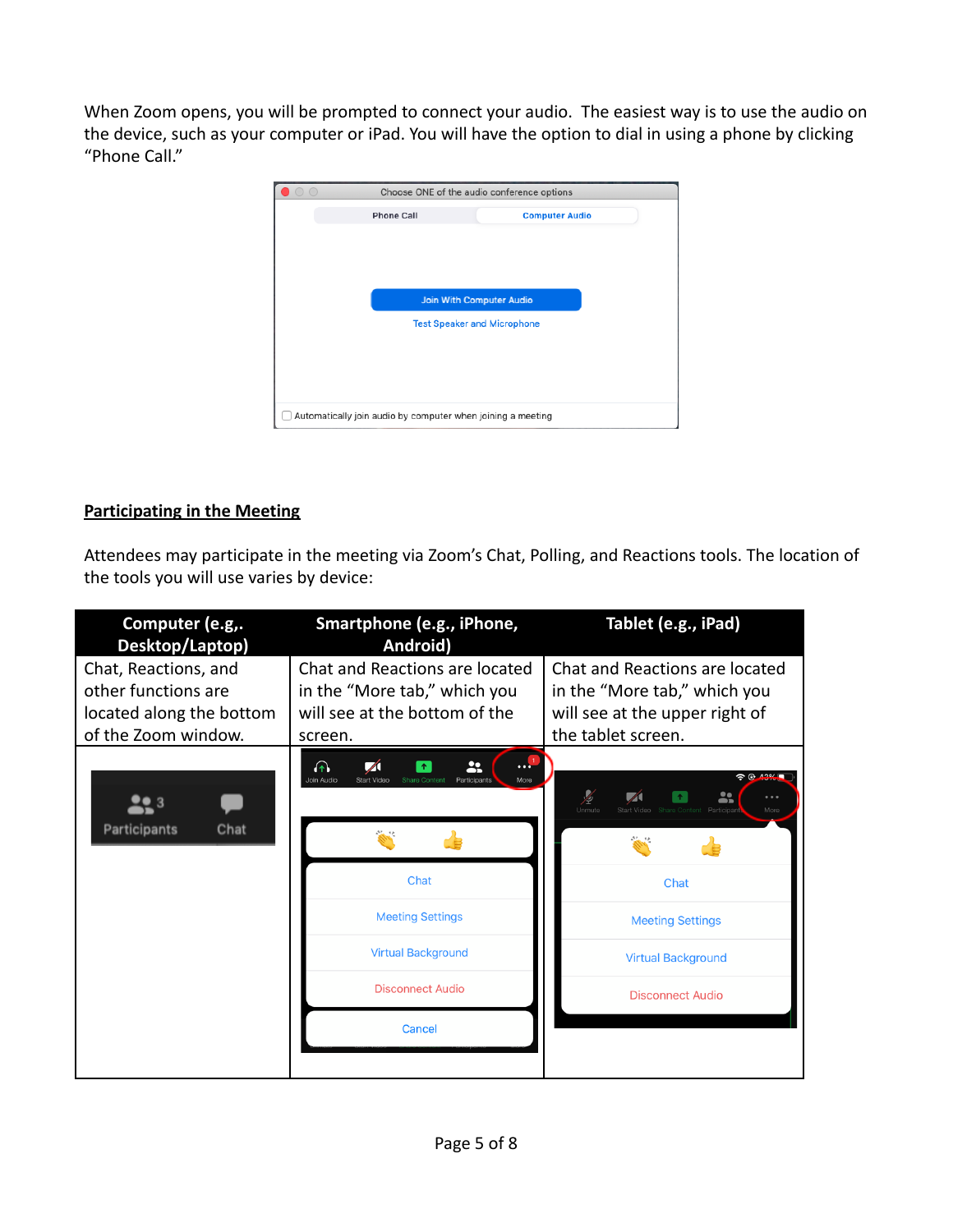## <span id="page-5-0"></span>**Chat Tool: Asking Questions**

The Chat tool will be used by members to ask questions in the meeting. During open discussion time, the moderator will review the chat and answer questions aloud. If appropriate, the moderator may direct the question to another speaker.

To send a Chat, click on the Chat button. This may open a new window. You will have the option to send a Chat to the "Hosts" to ask a question to the Moderator.

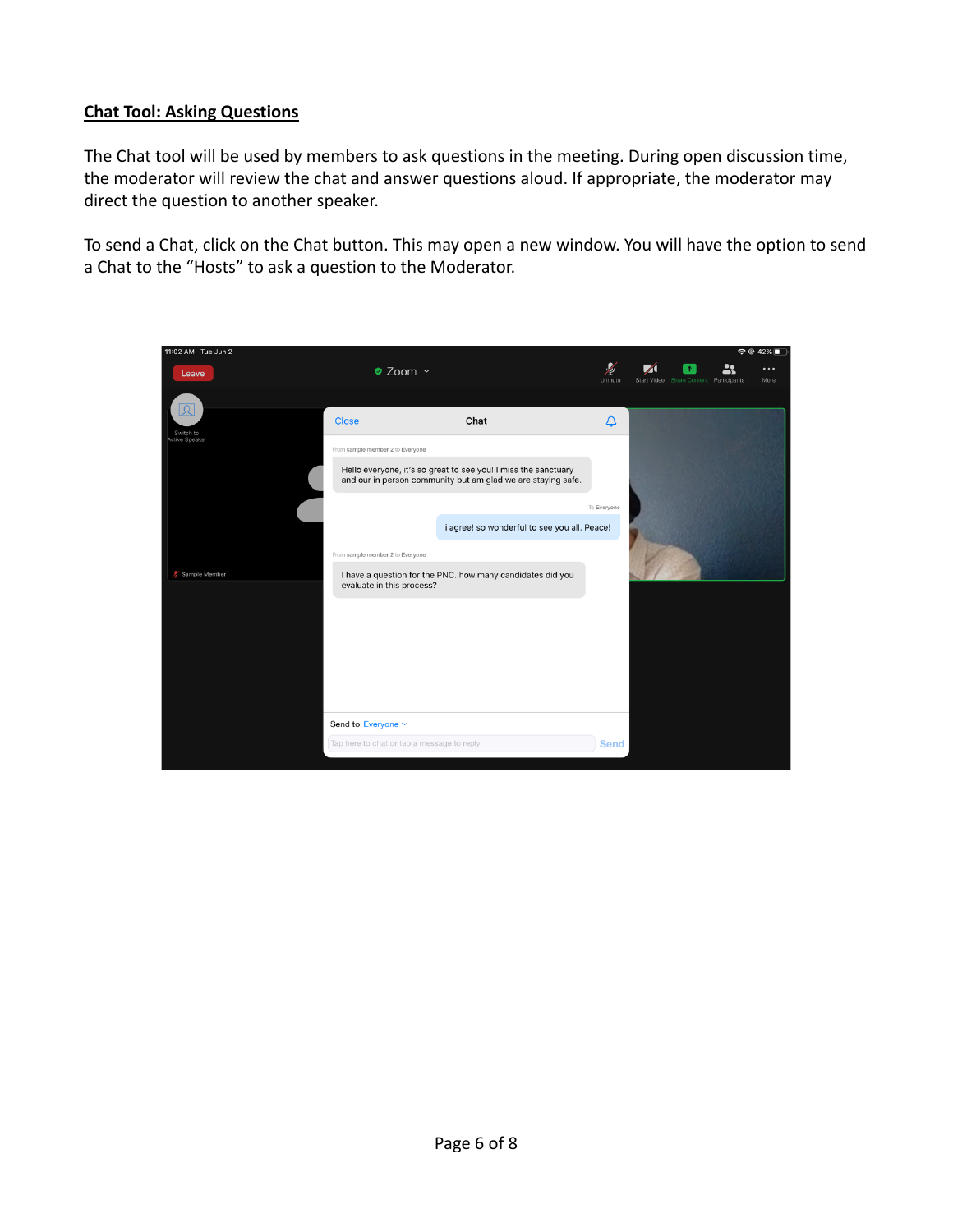## <span id="page-6-0"></span>**Polling Tool: Voting on Motions**

When it comes time to vote on motions, members of the congregation will vote through the Polling tool. Once a motion is made and seconded, a poll will appear in the Zoom window. Once you have submitted your vote, a window will pop up to acknowledge your participation in the poll. After a period of time for members to vote and results to be validated, the Moderator will announce the poll results to attendees.

- Members: select "Yay" or "Nay" or "Abstain" to register your vote.
- Non-members: select "Non-Member."

| ◀ Messages 10:32 AM Tue Jun 2  |                                                                                                                                                                                                              |             | $\hat{P}$ $\odot$ 45% |                                             |    |                  |  |
|--------------------------------|--------------------------------------------------------------------------------------------------------------------------------------------------------------------------------------------------------------|-------------|-----------------------|---------------------------------------------|----|------------------|--|
| Leave                          | ● Zoom ~                                                                                                                                                                                                     | Þ<br>Unmute |                       | 不<br>Start Video Share Content Participants | 22 | $\cdots$<br>More |  |
|                                | Poll in Progress                                                                                                                                                                                             |             |                       |                                             |    |                  |  |
| 囲<br>Switch to<br>Gallery View | Motion to call our new Pastor and Head of Staff<br><b>Close</b>                                                                                                                                              |             |                       |                                             |    |                  |  |
|                                | 1. This text will display the formal language of the motion to call<br>the next pastor and head of staff. It is a placeholder for now, to<br>protect the confidentiality of the candidate until the meeting. |             |                       |                                             |    |                  |  |
|                                | Yay                                                                                                                                                                                                          |             |                       |                                             |    |                  |  |
|                                | Nay                                                                                                                                                                                                          |             |                       |                                             |    |                  |  |
|                                | Submit                                                                                                                                                                                                       |             |                       |                                             |    |                  |  |
|                                |                                                                                                                                                                                                              |             | Sample Member         |                                             |    |                  |  |

## *Sample poll screenshot:*

## <span id="page-6-1"></span>**Reactions Tool**

The Reactions tool allows you to send an emoji, such as a virtual "thumbs up" or "applause." Look for the "More" menu on an iPad/iPhone and "Reactions" on a computer.